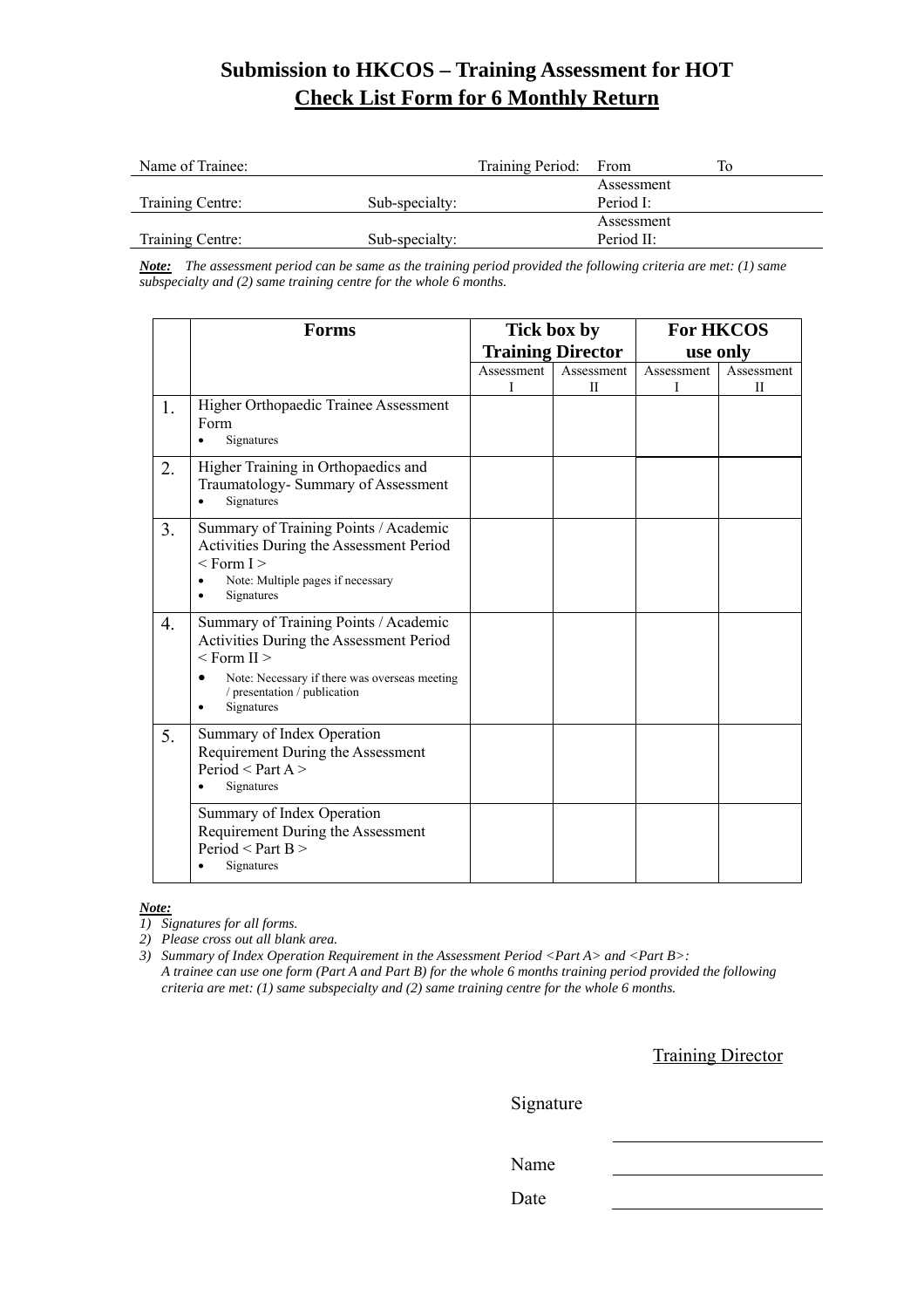### **THE HONG KONG COLLEGE OF ORTHOPAEDIC SURGEONS Higher Orthopaedic Trainee Assessment Form**

Name of Trainee: \_\_\_\_\_\_\_\_\_\_\_\_\_\_\_\_\_\_\_\_ Training Period: From \_\_\_\_\_\_\_\_\_\_\_\_\_ to \_\_\_\_\_\_\_\_\_\_\_\_\_

Training Centre: \_\_\_\_\_\_\_\_\_\_\_\_\_\_\_\_\_\_\_\_\_ Sub-specialty: \_\_\_\_\_\_\_\_\_\_\_\_\_\_\_\_\_\_\_\_\_\_\_\_\_\_\_\_\_\_\_\_\_\_\_

*Guidelines for Supervisor: Please enter your assessment marks (scored from 1 for poor to 5 for excellent) in the column provided, which best reflects your assessment using the prompts as a guide. Each column must contain a number.* 

| <b>Aspect of</b><br>performance              | <b>Marks</b> | Poor                                                                                                                    | Satisfactory                                                                                                                      | <b>Excellent</b>                                                                                                                 |
|----------------------------------------------|--------------|-------------------------------------------------------------------------------------------------------------------------|-----------------------------------------------------------------------------------------------------------------------------------|----------------------------------------------------------------------------------------------------------------------------------|
| <b>Doctor Patient</b><br>Relationship        |              | Poor listener<br>Increase patient<br>anxiety                                                                            | Trusted by patient<br>٠<br>۰<br>Proper explanation on<br>treatment plan                                                           | Inspires confidence<br>from patient<br>۰<br>Patient delighted to be<br>under his/her care                                        |
| General<br>Orthopaedic<br>Knowledge          |              | Below the level of<br>basic Orthopaedic<br>textbook<br>Fail to apply<br>knowledge in patient<br>management              | At the level of basic<br>۰<br>orthopaedic textbook<br>Apply knowledge in<br>patient management<br>under supervision               | Knowledge on<br>۰<br>scientific basis, current<br>consensus;<br>controversies<br>۰<br>Apply knowledge in<br>patient management.  |
| Knowledge on<br>attached<br>Subspecialty     |              | Below the level of<br>basic Orthopaedic<br>textbook<br>Fail to apply<br>knowledge in patient<br>management              | At the level of basic<br>orthopaedic textbook<br>Apply knowledge in<br>patient management<br>under supervision                    | Knowledge on<br>٠<br>scientific basis, current<br>consensus;<br>controversies<br>Apply knowledge in<br>۰<br>patient management.  |
| Clinical Judgment                            |              | Illogical conclusion<br>from clinical data<br>Unable to take proper<br>history and physical<br>examine.                 | ۰<br>Appropriate<br>conclusion from<br>clinical data<br>Satisfactory clinical<br>skill for history taking<br>and physical examine | Excellent analytic<br>۰<br>power<br>Spot out the unusual<br>and rarity.                                                          |
| <b>Surgical Skill</b>                        |              | Rough handling of soft •<br>tissue<br>Improper use of<br>instruments                                                    | Safe handling of sharp<br>instrument<br>Know one's limitation<br>۰                                                                | Always plan before<br>٠<br>surgery<br>Prompt reaction to<br>$\bullet$<br>unexpected situations                                   |
| Accuracy in<br>Documentation                 |              | Poor and illogical<br>clinical notes<br>Multiple mistakes in<br>medical reporting                                       | Adequate and clear<br>۰<br>clinical notes<br>Minor mistakes in<br>۰<br>medical reporting only                                     | Clinical notes that<br>۰<br>reflects the full picture<br>of patient management<br>Excellent medical<br>$\blacklozenge$<br>report |
| Attendance in<br>Academic<br>Activities      |              | Grossly deficient in<br>Training points as<br>required<br>Attend less than half of<br>departmental academic<br>activity | Acquired 40 training<br>٠<br>points in 6 months<br>Attend 60% of<br>departmental academic<br>activity                             | Acquire more than 80<br>points in 6 months<br>Attend more than 75%<br>of departmental<br>academic activity                       |
| <b>Clinical Research</b><br>and Presentation |              | Have no intention to<br>take part any research<br>activity<br>Poor presentation skill                                   | Join in research as<br>۰<br>co-workers only<br>Clear presentation skill $\bullet$                                                 | Full of research<br>۰<br>initiatives<br>Lively and interesting<br>presentation skill                                             |
| Drive and<br>Determination                   |              | Idling around<br>Innocent of one's own<br>weakness                                                                      | Keen to learn under<br>protected environment                                                                                      | ٠<br>Pay extra effort to gain<br>learning opportunity<br>performance<br>frequently exceed<br>required                            |
| Team Work                                    |              | Poor communication<br>skill<br>Considered as burden<br>rather than right of<br>assets                                   | Offer help when<br>needed by colleagues<br>Follow rules and<br>regulations of the team                                            | Constructive and<br>۰<br>innovative<br>Show initiative for<br>team improvement                                                   |
| Reliability                                  |              | Improper response to<br>pager call<br>Frequent wrong<br>priority setting                                                | $\blacklozenge$<br>carry out duty as<br>instructed<br>separate routine from<br>$\blacklozenge$<br>emergency                       | ۰<br>Good sense of risk<br>management<br>Proactive thinking<br>$\blacklozenge$                                                   |
| <b>Total Assessment</b>                      |              |                                                                                                                         | <b>Supervisor:</b>                                                                                                                | <b>Training Director:</b>                                                                                                        |
| <b>Marks</b>                                 |              | Name:                                                                                                                   |                                                                                                                                   |                                                                                                                                  |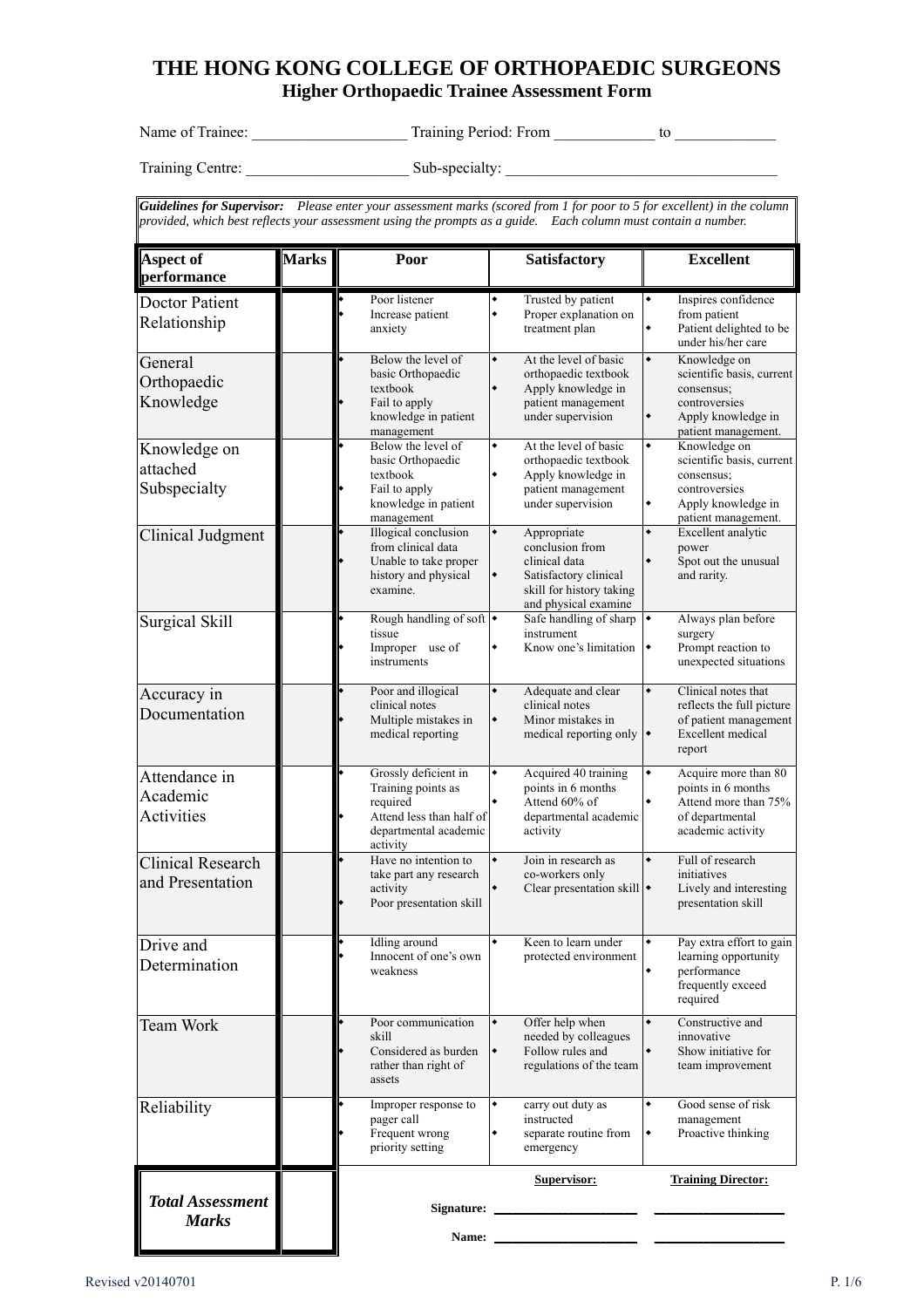# **THE HONG KONG COLLEGE OF ORTHOPAEDIC SURGEONS Higher Training in Orthopaedics and Traumatology Summary of Assessment**

| <b>Name of Trainee:</b> |  |
|-------------------------|--|
| <b>Training Period:</b> |  |

#### **A. Overall Performance (Assessment Marks)**

| Sub-specialty:<br><b>Total Assessment</b><br><b>Marks:</b> |  |
|------------------------------------------------------------|--|
|------------------------------------------------------------|--|

Reference: ≥46: Outstanding / 41-45: Very good / 36-40: Good / 31-35: Average / 23-30: Failed / ≤22: Badly Failed

#### **B. Training Points**

| Total training points obtained for the training period:    |  |  |
|------------------------------------------------------------|--|--|
| Cumulative training points obtained for the training year: |  |  |

*\* \_\_\_\_ = core training point; # ( \_ ) = (core training point + regular training point)* 

\_\_\_\_\_\_\_\_\_\_\_\_\_\_\_\_\_\_\_\_\_\_\_\_\_\_\_\_\_\_\_\_\_\_\_\_\_\_\_\_\_\_\_\_\_\_\_\_\_\_\_\_\_\_\_\_\_\_\_\_\_\_\_\_\_\_\_

### **C. Index Operation Requirement**

Recommendation on further training:

**D. Special Factors (Any factor such as ill-health, personal or family problems that may have affected the performance)** 

 $\mathcal{L}_\text{max} = \mathcal{L}_\text{max} = \mathcal{L}_\text{max} = \mathcal{L}_\text{max} = \mathcal{L}_\text{max} = \mathcal{L}_\text{max} = \mathcal{L}_\text{max} = \mathcal{L}_\text{max} = \mathcal{L}_\text{max} = \mathcal{L}_\text{max} = \mathcal{L}_\text{max} = \mathcal{L}_\text{max} = \mathcal{L}_\text{max} = \mathcal{L}_\text{max} = \mathcal{L}_\text{max} = \mathcal{L}_\text{max} = \mathcal{L}_\text{max} = \mathcal{L}_\text{max} = \mathcal{$ 

 $\mathcal{L}_\text{max} = \mathcal{L}_\text{max} = \mathcal{L}_\text{max} = \mathcal{L}_\text{max} = \mathcal{L}_\text{max} = \mathcal{L}_\text{max} = \mathcal{L}_\text{max} = \mathcal{L}_\text{max} = \mathcal{L}_\text{max} = \mathcal{L}_\text{max} = \mathcal{L}_\text{max} = \mathcal{L}_\text{max} = \mathcal{L}_\text{max} = \mathcal{L}_\text{max} = \mathcal{L}_\text{max} = \mathcal{L}_\text{max} = \mathcal{L}_\text{max} = \mathcal{L}_\text{max} = \mathcal{$  $\mathcal{L}_\text{max} = \mathcal{L}_\text{max} = \mathcal{L}_\text{max} = \mathcal{L}_\text{max} = \mathcal{L}_\text{max} = \mathcal{L}_\text{max} = \mathcal{L}_\text{max} = \mathcal{L}_\text{max} = \mathcal{L}_\text{max} = \mathcal{L}_\text{max} = \mathcal{L}_\text{max} = \mathcal{L}_\text{max} = \mathcal{L}_\text{max} = \mathcal{L}_\text{max} = \mathcal{L}_\text{max} = \mathcal{L}_\text{max} = \mathcal{L}_\text{max} = \mathcal{L}_\text{max} = \mathcal{$ 

 $\mathcal{L}_\text{max} = \mathcal{L}_\text{max} = \mathcal{L}_\text{max} = \mathcal{L}_\text{max} = \mathcal{L}_\text{max} = \mathcal{L}_\text{max} = \mathcal{L}_\text{max} = \mathcal{L}_\text{max} = \mathcal{L}_\text{max} = \mathcal{L}_\text{max} = \mathcal{L}_\text{max} = \mathcal{L}_\text{max} = \mathcal{L}_\text{max} = \mathcal{L}_\text{max} = \mathcal{L}_\text{max} = \mathcal{L}_\text{max} = \mathcal{L}_\text{max} = \mathcal{L}_\text{max} = \mathcal{$  $\mathcal{L}_\text{max} = \mathcal{L}_\text{max} = \mathcal{L}_\text{max} = \mathcal{L}_\text{max} = \mathcal{L}_\text{max} = \mathcal{L}_\text{max} = \mathcal{L}_\text{max} = \mathcal{L}_\text{max} = \mathcal{L}_\text{max} = \mathcal{L}_\text{max} = \mathcal{L}_\text{max} = \mathcal{L}_\text{max} = \mathcal{L}_\text{max} = \mathcal{L}_\text{max} = \mathcal{L}_\text{max} = \mathcal{L}_\text{max} = \mathcal{L}_\text{max} = \mathcal{L}_\text{max} = \mathcal{$ 

 $\overline{\phantom{a}}$  , and the contribution of the contribution of the contribution of the contribution of the contribution of the contribution of the contribution of the contribution of the contribution of the contribution of the

- **E. General Remarks**
- **F. Trainee Response**

|           | Trainee | Supervisor | <b>Training Director</b> |
|-----------|---------|------------|--------------------------|
| Signature |         |            |                          |
| Name      |         |            |                          |
| Date      |         |            |                          |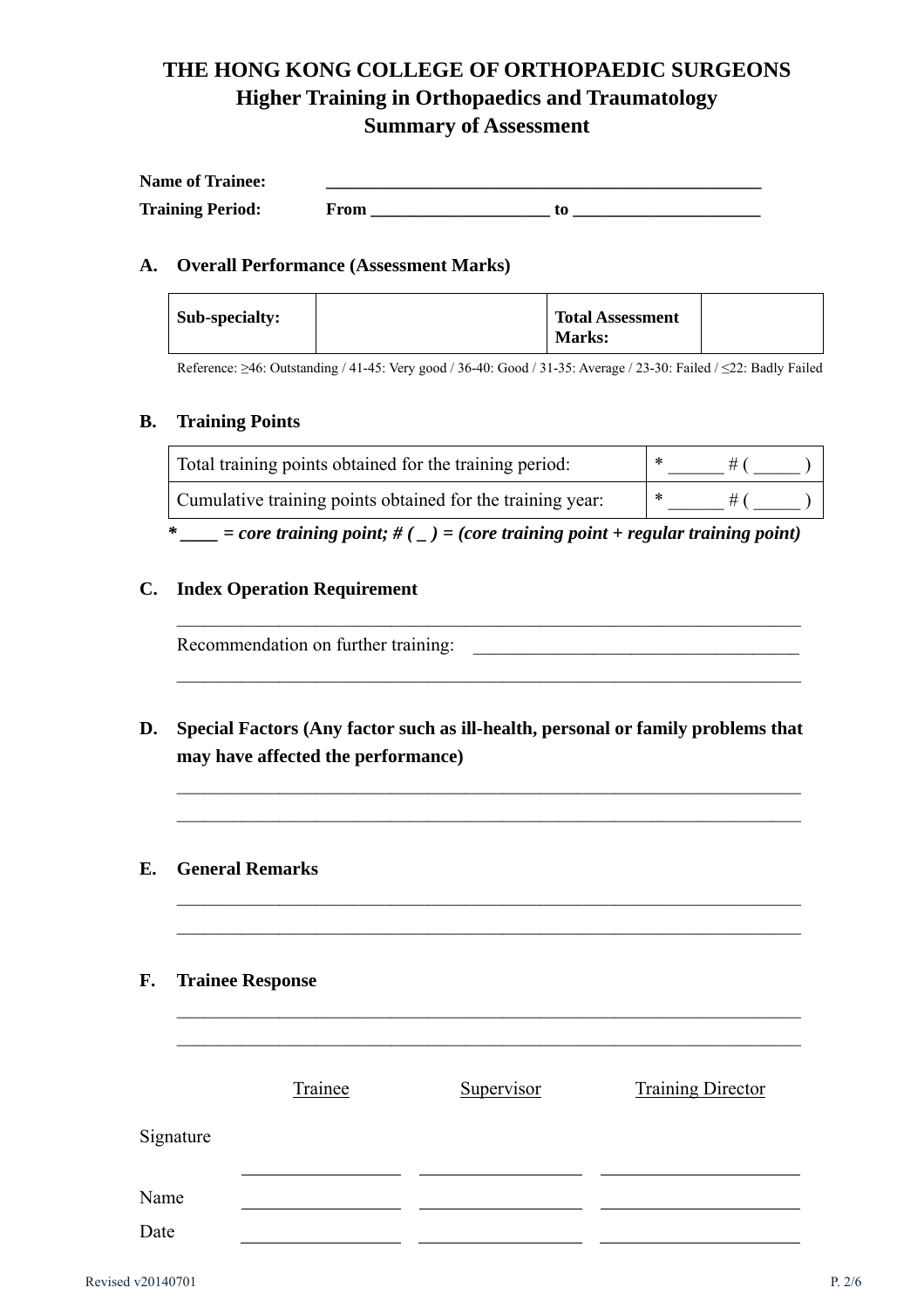# **THE HONG KONG COLLEGE OF ORTHOPAEDIC SURGEONS Summary of Training Points / Academic Activities During the Assessment Period < Form I >**

| Name of Trainee: | Training Period: From |  |
|------------------|-----------------------|--|
| Training Centre: | Sub-specialty:        |  |

|             | Core Training Activities Attended (local): |              |                   |                                            |  |  |
|-------------|--------------------------------------------|--------------|-------------------|--------------------------------------------|--|--|
| <b>Date</b> | <b>Activities / Topics</b>                 | <b>Venue</b> | <b>Host/Tutor</b> | <b>Core</b><br><b>Training</b><br>Point(s) |  |  |
|             |                                            |              |                   |                                            |  |  |
|             |                                            |              |                   |                                            |  |  |
|             |                                            |              |                   |                                            |  |  |
|             |                                            |              |                   |                                            |  |  |
|             |                                            |              | <b>Subtotal</b>   |                                            |  |  |

| <b>Regular Training Activities Attended (local):</b> |                            |              |                   |                                               |
|------------------------------------------------------|----------------------------|--------------|-------------------|-----------------------------------------------|
| <b>Date</b>                                          | <b>Activities / Topics</b> | <b>Venue</b> | <b>Host/Tutor</b> | <b>Regular</b><br><b>Training</b><br>Point(s) |
|                                                      |                            |              |                   |                                               |
|                                                      |                            |              |                   |                                               |
|                                                      |                            |              |                   |                                               |
|                                                      |                            |              |                   |                                               |
|                                                      |                            |              | <b>Subtotal</b>   |                                               |

|           | Trainee | Supervisor | <b>Training Director</b> |
|-----------|---------|------------|--------------------------|
| Signature |         |            |                          |
| Name      |         |            |                          |
| Date      |         |            |                          |
|           |         | Page       |                          |

Revised v20140701 P. 3/6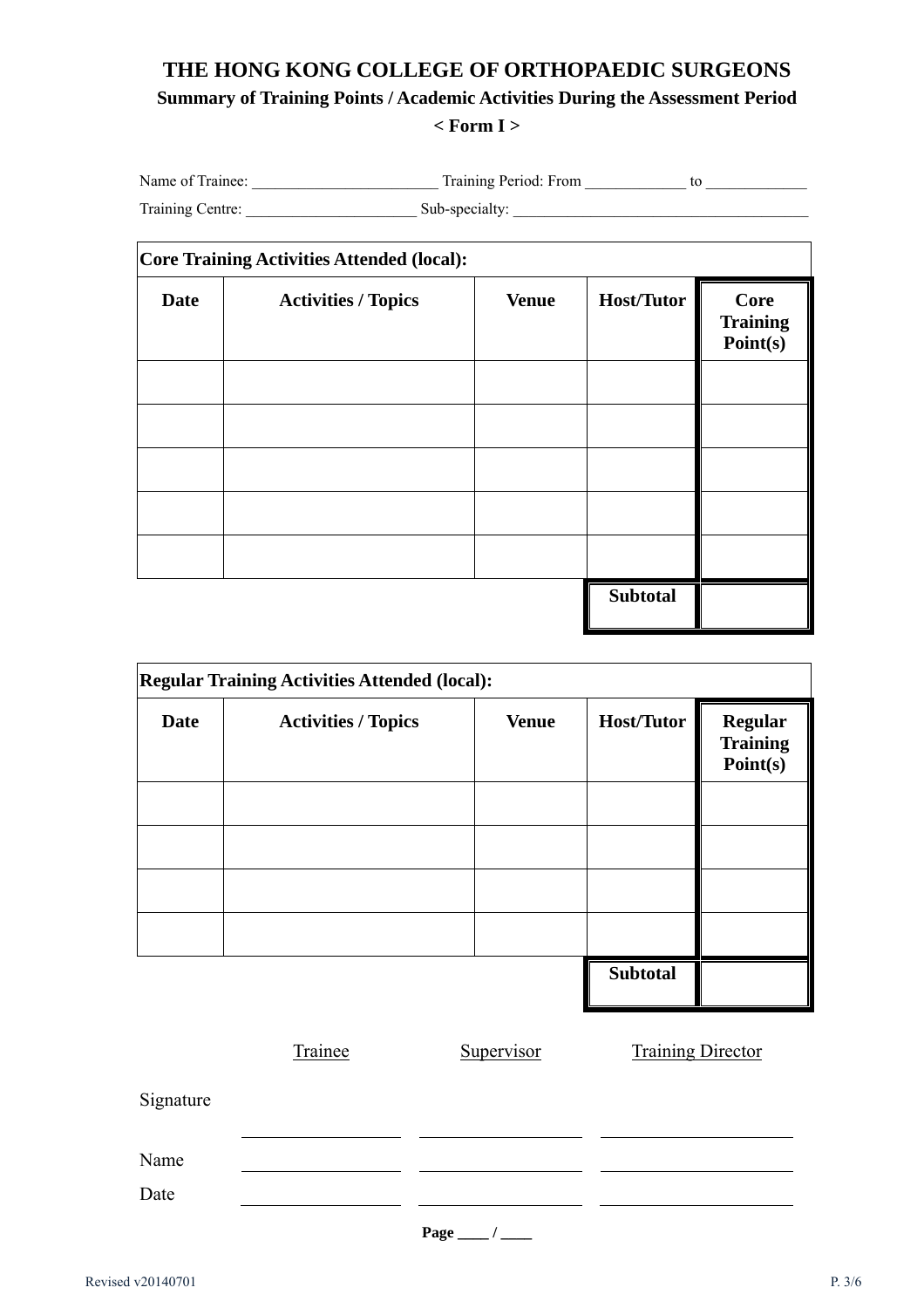### **THE HONG KONG COLLEGE OF ORTHOPAEDIC SURGEONS Summary of Training Points / Academic Activities During the Assessment Period < Form II >**

| Name of Trainee: | Training Period: From |  |
|------------------|-----------------------|--|
| Training Centre: | Sub-specialty:        |  |

| Scientific Meetings & Workshops Attended (Overseas) |                                 |         |                 |                                               |  |  |
|-----------------------------------------------------|---------------------------------|---------|-----------------|-----------------------------------------------|--|--|
| <b>Date</b>                                         | <b>Meetings &amp; Workshops</b> | Country | <b>Host</b>     | <b>Regular</b><br><b>Training</b><br>Point(s) |  |  |
|                                                     |                                 |         |                 |                                               |  |  |
|                                                     |                                 |         |                 |                                               |  |  |
|                                                     |                                 |         |                 |                                               |  |  |
|                                                     |                                 |         |                 |                                               |  |  |
|                                                     |                                 |         | <b>Subtotal</b> |                                               |  |  |

| <b>Papers Presented</b> |                              |                                 |  |  |  |  |
|-------------------------|------------------------------|---------------------------------|--|--|--|--|
| <b>Date</b>             | <b>Title of Presentation</b> | <b>Meetings &amp; Workshops</b> |  |  |  |  |
|                         |                              |                                 |  |  |  |  |
|                         |                              |                                 |  |  |  |  |
|                         |                              |                                 |  |  |  |  |

| <b>Publications</b> |              |                        |  |  |  |
|---------------------|--------------|------------------------|--|--|--|
| Year                | <b>Title</b> | <b>Name of Journal</b> |  |  |  |
|                     |              |                        |  |  |  |
|                     |              |                        |  |  |  |
|                     |              |                        |  |  |  |

|           | Trainee | Supervisor | <b>Training Director</b> |
|-----------|---------|------------|--------------------------|
| Signature |         |            |                          |
| Name      |         |            |                          |
| Date      |         |            |                          |
|           |         | Page       |                          |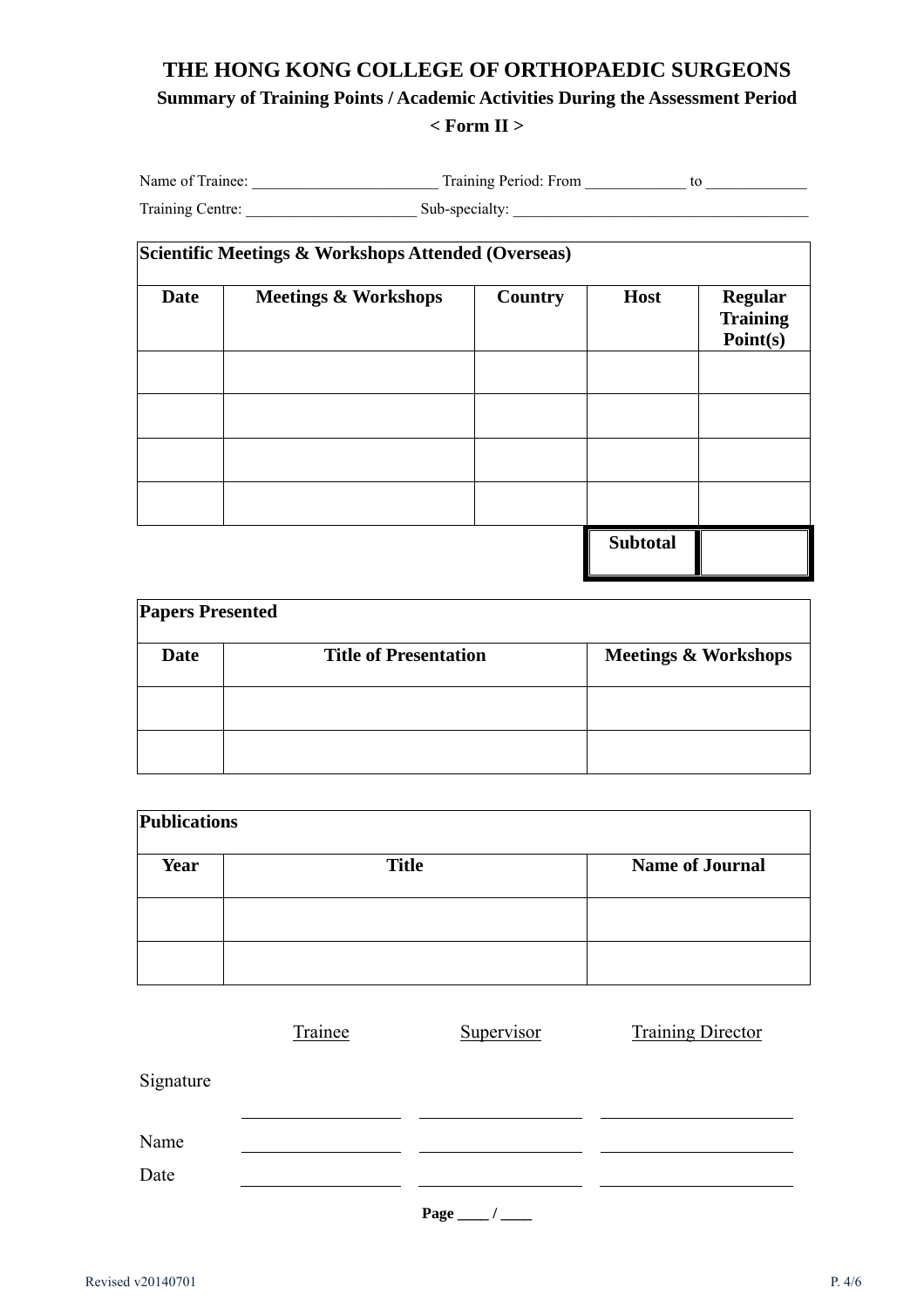### **THE HONG KONG COLLEGE OF ORTHOPAEDIC SURGEONS Summary of Index Operation Requirement During the Assessment Period < Part A >**

| Name of Trainee: | Training Period: From |  |
|------------------|-----------------------|--|
| Training Centre: | Sub-specialty:        |  |

|                                         | <b>Items</b>                                                                                                                             | <b>Total</b>  |      | <b>Surgeon</b> |     | <b>Assistant</b>             |      |
|-----------------------------------------|------------------------------------------------------------------------------------------------------------------------------------------|---------------|------|----------------|-----|------------------------------|------|
| <b>General</b>                          | Transtibial $\&$ above knee amputations                                                                                                  | $\frac{1}{2}$ | )/20 | $\frac{1}{2}$  | /15 | $\frac{1}{2}$                | )/5  |
| <b>Joint</b>                            | Total hip replacement (THR)                                                                                                              | $\frac{1}{2}$ | )/15 | $\frac{1}{2}$  | )/2 | $\frac{1}{2}$                | )/13 |
| <b>Replacement</b>                      | Total knee replacement (TKR)                                                                                                             | $\frac{1}{2}$ | )/25 | $\frac{1}{2}$  | )/5 | $\frac{1}{2}$                | /20  |
|                                         | Other joint replacements, such as shoulder,<br>elbow, revision THR & TKR                                                                 | $\frac{1}{2}$ | )/5  | $\frac{1}{2}$  | )/0 | $\overline{\phantom{0}}$ / ( | )/5  |
| Tumour                                  | Benign tumours, excluding superficial lesions<br>$\frac{1}{2}$<br>like subcutaneous lipoma, and non-tumourous<br>condition like ganglion |               | )/10 | $\frac{1}{2}$  | )/0 | $\frac{1}{2}$                | )/10 |
|                                         | Malignant tumours, including primary and<br>metastasis                                                                                   | $\frac{1}{2}$ | )/5  | $\frac{1}{2}$  | )/0 | $\frac{1}{2}$                | )/5  |
| Foot & Ankle                            | Hallux & lesser toe surgery                                                                                                              | $\frac{1}{2}$ | )/7  | $\frac{1}{2}$  | )/2 | $\frac{1}{2}$                | )/5  |
|                                         | Midfoot & hindfoot reconstructive surgery                                                                                                | $\frac{1}{2}$ | )/3  | $\frac{1}{2}$  | )/0 | $\frac{1}{2}$                | )/3  |
| <b>Sports and</b><br><b>Arthroscopy</b> | Knee - arthroscopic procedures (excluding<br>ligamentous reconstruction)                                                                 |               | )/10 | $\frac{1}{2}$  | )/5 | $\prime$ (                   | )/5  |
|                                         | Knee - Ligamentous reconstruction                                                                                                        | $\frac{1}{2}$ | )/10 | $\frac{1}{2}$  | )/2 | $\prime$ (                   | )/8  |
|                                         | Arthroscopy in other regions, such as<br>shoulder, elbow, wrist, hip, ankle                                                              | $\frac{1}{2}$ | )/10 | $\frac{1}{2}$  | )/0 | $\prime$ (                   | )/10 |
| <b>Spine</b>                            | Cervical spine surgery                                                                                                                   | $\frac{1}{2}$ | )/5  | $\frac{1}{2}$  | )/0 | $\frac{1}{2}$                | )/5  |
|                                         | Thoracolumbar spine surgery, including<br>discectomy (laminectomy or fenestrations)                                                      | $\frac{1}{2}$ | )/13 | $\frac{1}{2}$  | )/3 | $\frac{1}{2}$                | )/10 |

**Note: \_\_\_ : Number of cases performed during the training period** 

**( ): Cumulative number of cases performed since Higher Orthopaedic Training (including the assessment period)** 

Trainee Supervisor Training Director

Signature

Name

Date